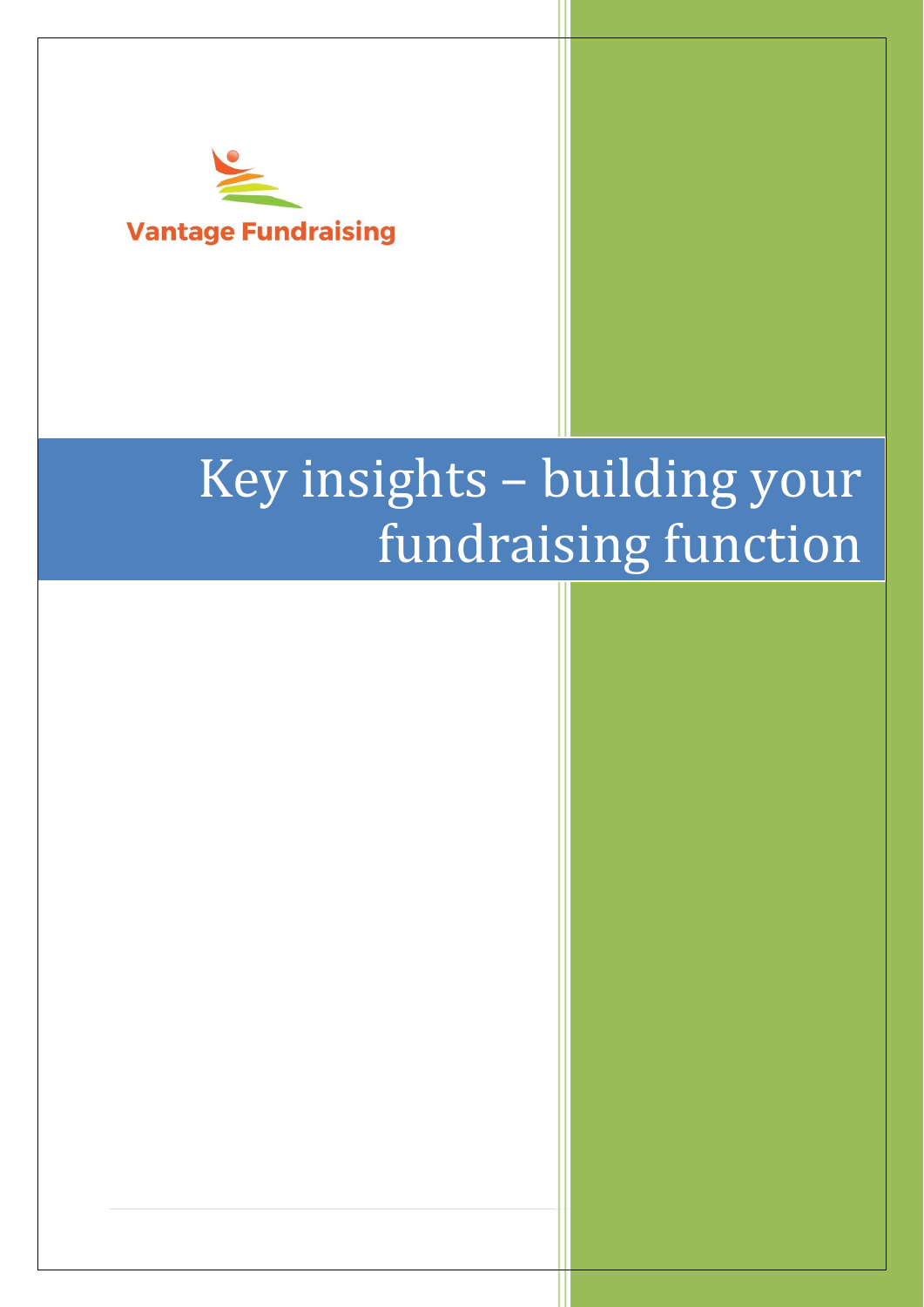#### **1. Overview**

Every organisation wishes to be successful in raising money. Unfortunately, outside the large establishments, many charities never manage to make their income-generation functions work consistently well. They often complain that they employ ineffective staff or that their cause is not attractive to funders. While these issues can exist, in most instances the blockage lies in an illadvised fundraising approach.

This guide has been written to provide charities with the information needed to avoid the most frequent mistakes.

#### **2. Why many organisations never raise significant income**

#### *1. Funding proposals are unconvincing and need refreshing more quickly*

Charities need a persuasive Case for Support and template proposal to approach funders. These documents need to be updated regularly because:

- Funders like new and 'innovative' projects
- Funders respond to key words and phrases that fit the zeitgeist
- Funders like to see themselves as having their own expertise, sometimes more than the charities themselves.

What this means in practice is that any proposition that you produce will have a limited lifetime.



*Figure 1 The rise and fall of a charity's proposition*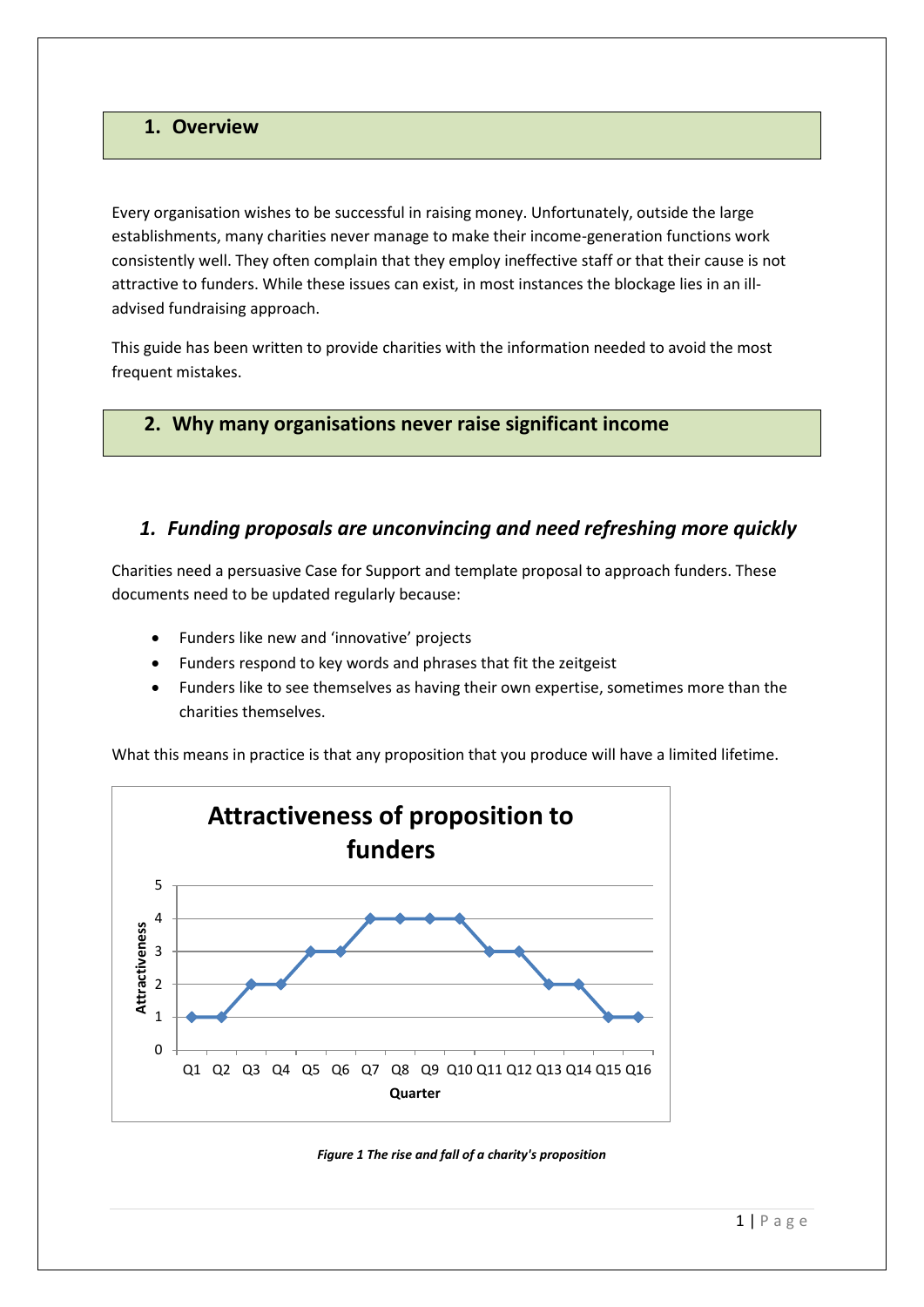## *2. Staff turnover causes productivity to plunge*

Most fundraising staff below director level do not stay long with an organisation. For junior and midlevel fundraisers the average length of stay is between one and two years.

What this means in practice is that charities spend much more time on recruitment and inductions than they originally envisage, while their staff often have one eye on the door once they get to grip with the work or have a success. This results in a stop-start approach to fundraising, often to the dismay of your big funders.



*Figure 2 Productivity inevitably drops as employees seek new employment and replacements have to be integrated anew*

#### *3. The combination of limited proposition life cycles and high staff turnover compound the issues*

Both a limited life cycle for your proposition and regular staff turnover causes fundraising income to fall short of potential. Combined, these two factors cause a severe drop in fundraising capabilities. For instance, when an organisation should be updating its proposition it is likely to be in the middle of recruiting a new staff member who has no understanding of what needs updating.

How does this look in practice? Typically, for the first year or two income increases considerably, followed by a short plateau and then a precipitous fall. Redundancies and crisis management are often the result. This is doubly problematic as there is usually an expectation that the 'good times' are here to stay with expenditure on future projects already committed.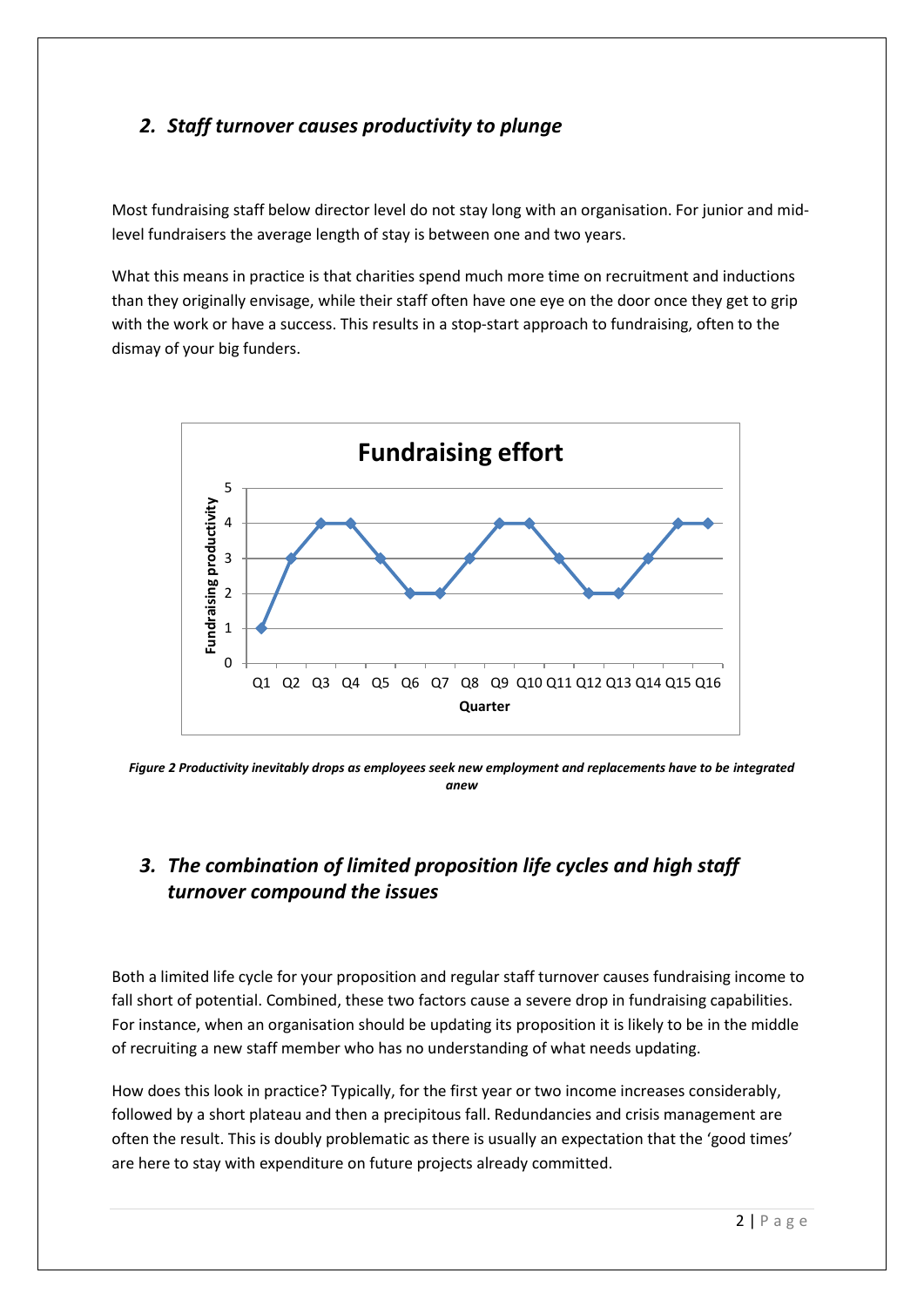

Figure 3 shows how this combination of negative factors creates a boom-and-bust environment.

*Figure 3 Staff turnover and stale propositions lead to boom-and-bust cycles*

#### *4. Focussing on one type of fundraising leaves an organisation vulnerable to economic cycles*

In the last recession, funding from companies was the first fundraising area to drop, followed by statutory and individual giving. Aware of the situation, trusts drew on their reserves to try and offset the difficulties many charities were facing (trusts subsequently reduced their spending to below long-term averages to compensate).

What this means is that any organisation which relies on one source of funding leaves itself open to unnerving fluctuations in income levels as the macro-economic picture changes.



*Figure 4 Different funder types give at different times in the economic cycle*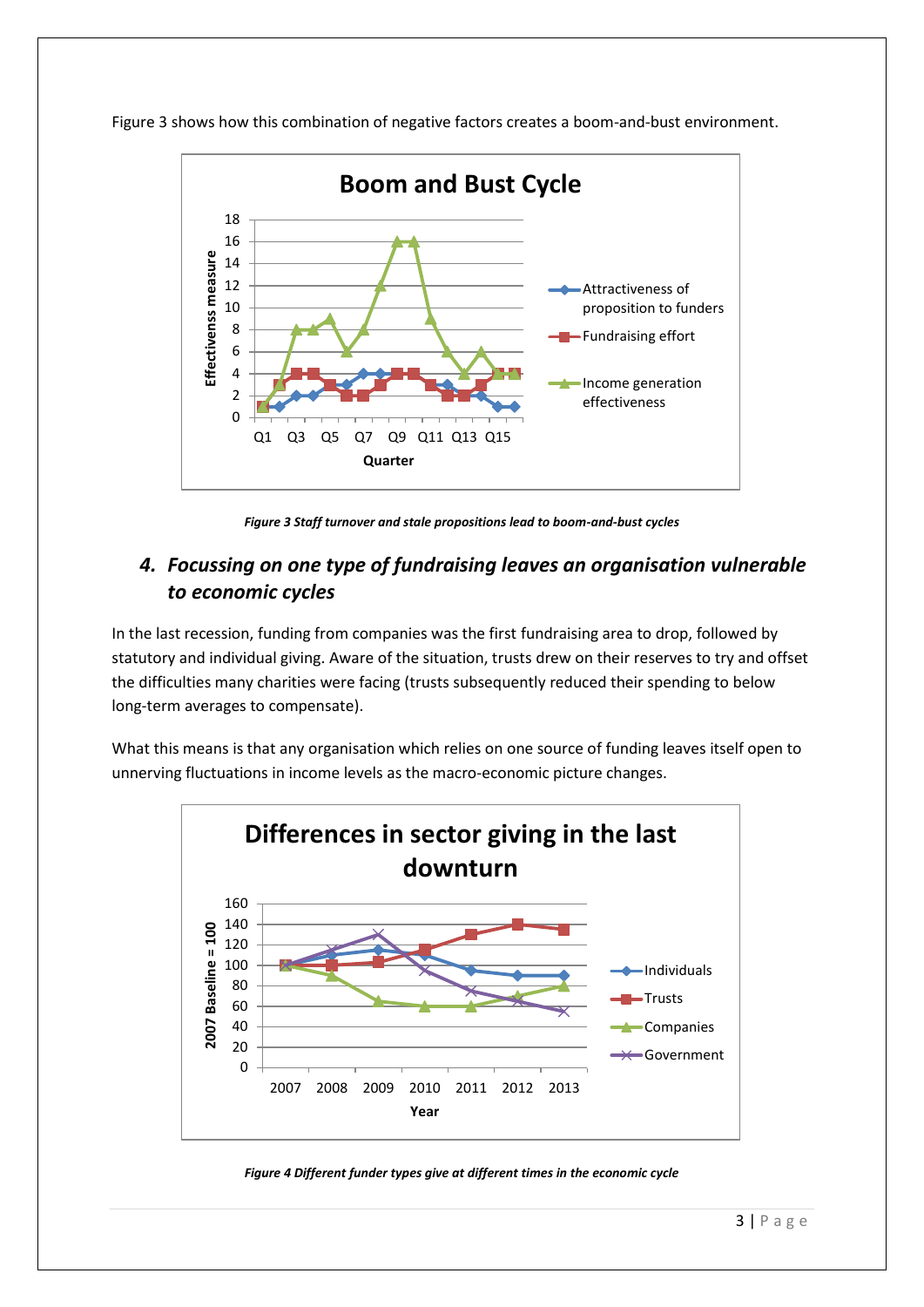## *5. Staff are too junior for higher-level work or expensive senior staff are undertaking routine tasks*

Having a senior fundraiser in place normally brings a better return than a more junior person. However, top fundraisers are expensive and are rarely good value if they do every task.

For most small charities, the decision to choose either a senior or junior member of staff is dictated by budget. Normally, a junior to mid-level fundraiser is therefore employed. Income is earned but it rarely matches the ambitions of the charity. Frustration often sets in and there is tension between the fundraisers and the senior management.

#### *6. Ignoring or not understanding the needs of donors*

Most charities have little trouble when beginning to raise funds. The difficulties occur once the list of obvious supporters has been exhausted. Why is this?

A key reason is that charities effectively make only one argument for funding, that is they state why they need the money. This is certainly valid but if it is your sole approach then you will miss lots of potential funders, including most companies.

Some people never seem to understand this factor. They believe that if they are strident enough in laying out their needs then funding will inevitably come. After all, how could a rational funder turn down such a worthy cause? Yet, as parents with new-born children eventually find out, while your offspring might be the most precious thing to you in the world, for others they are of little interest and, at worst, irritants.

#### *7. Procrastination and delays*

Although I have placed this factor last, it is perhaps the most common issue holding back smaller charities. While there may be a few income generation activities taking place, there is little or no attempt to build on them.

There appear to be a number of reasons behind this, including:

- **Wanting zero risk** unfortunately, any long-term funding stream carries a risk of loss, whether in upfront investment or time committed. If you are waiting for a guarantee of instant returns then you will be waiting a very long time (whatever some commission-based fundraisers might claim).
- **Fundraising expertise in the leadership team** we regularly come across charities where funding requests to big funders are on hold because the CEO or a trustee has some expertise in the area but is currently too busy elsewhere. One year later, when a second application to the same large funder could be going in, the same reason for not asking for support is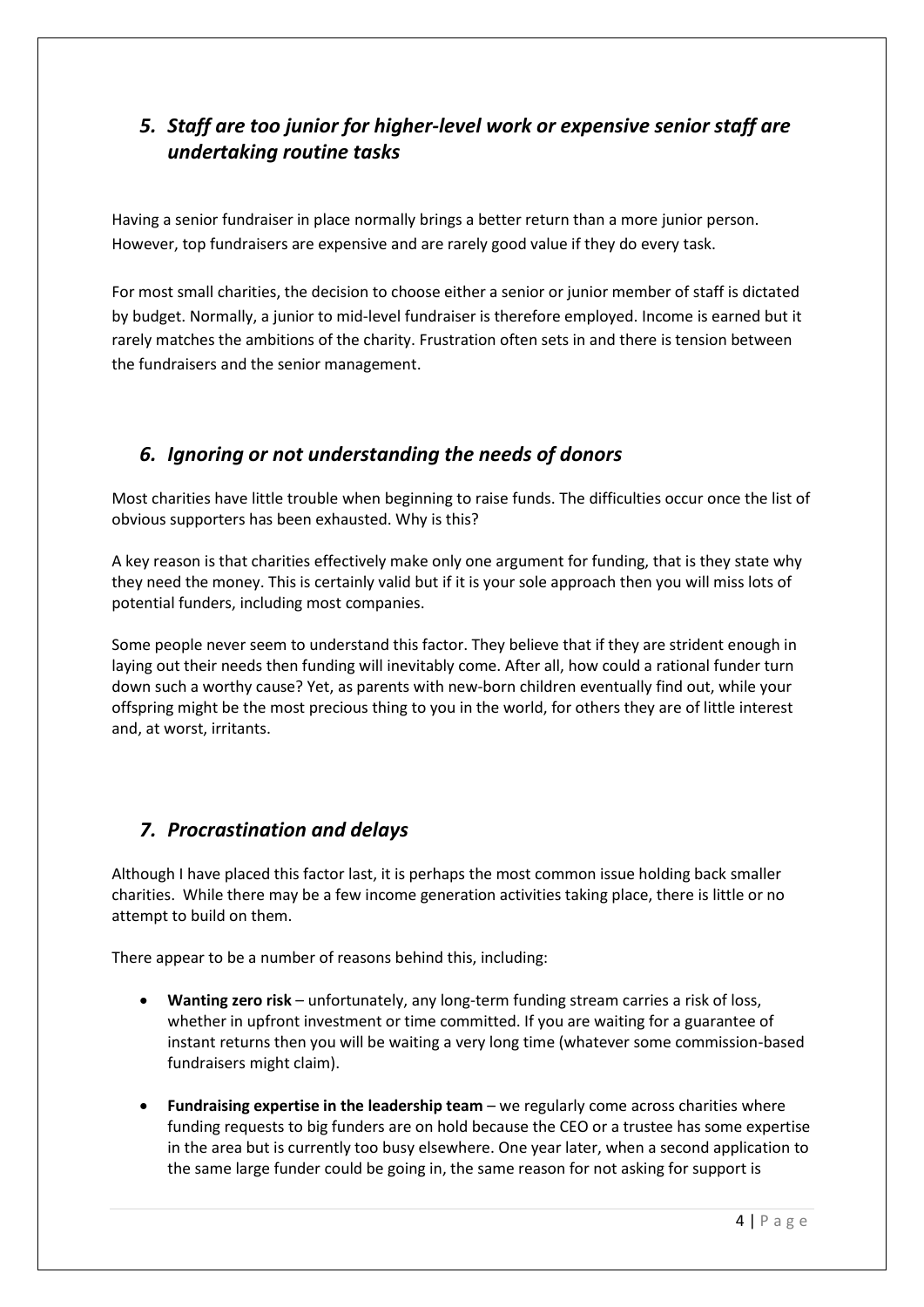trotted out. If you are that busy leader, then be honest with yourself. Will you ever have sufficient time? Your job is to grow income as a whole, not micro-manage or take on every last task.

- **Awaiting the perfect moment –** building charities is a messy process, whatever it says in your strategic plan. It can often be two steps forward, one step back. If you begin that journey then you will eventually reach your goal.
- **Unrealistic expectations** we occasionally come across charities where a trustee "knows someone who says that returns of 20:1 are readily obtainable". This is sometimes possible with well-established programmes and numerous large donors, including government, already on board. But if you are putting this pressure on your fundraising team or are only willing to hire someone on the back of such expectations then you will find yourself in an endless spiral of disappointment, assuming that you ever get started. Unfortunately, there are advisers and leaders willing to trot out stories borne of myth and bravado.
- **Being happy where they are** some charities, whether because of their scope or because of the leadership team, do not have the desire to grow income. Building a charity's finances takes time and, like all journeys, has ups and downs. However, if you want to develop your organisation, then you will have to move forward eventually. It is not uncommon for charities to lose a contract or have an unexpected downturn, which then puts their existence in doubt if growth strategies have not been implemented beforehand. It is always sad when this happens as, in most cases, crisis could have been avoided if steps had been taken earlier.
- **Having had a bad experience –**fundraisers sometimes underperform and there are some who give charities unrealistic expectations. However, most non-profits that are not attempting to raise income levels 'on the cheap' should be confident that fundraising will more than pay for itself. Setting clear milestones to check on progress is one way that you can stack the odds in your favour.

# **3. How to avoid the common mistakes and develop a fully-functioning income-generation department**

#### *1. Improve your fundraising productivity*

What is the best choice of fundraiser to employ? High-level, mid-level or low-level? In fact, the best approach is to take on a combination of junior and senior fundraiser.

At Vantage Fundraising, we suggest clients use two-person fundraising teams – a junior and senior fundraiser. The latter, where experience is important, ensures that the best proposition is produced and prepares the way for the junior fundraiser to execute the plan. This has the advantage that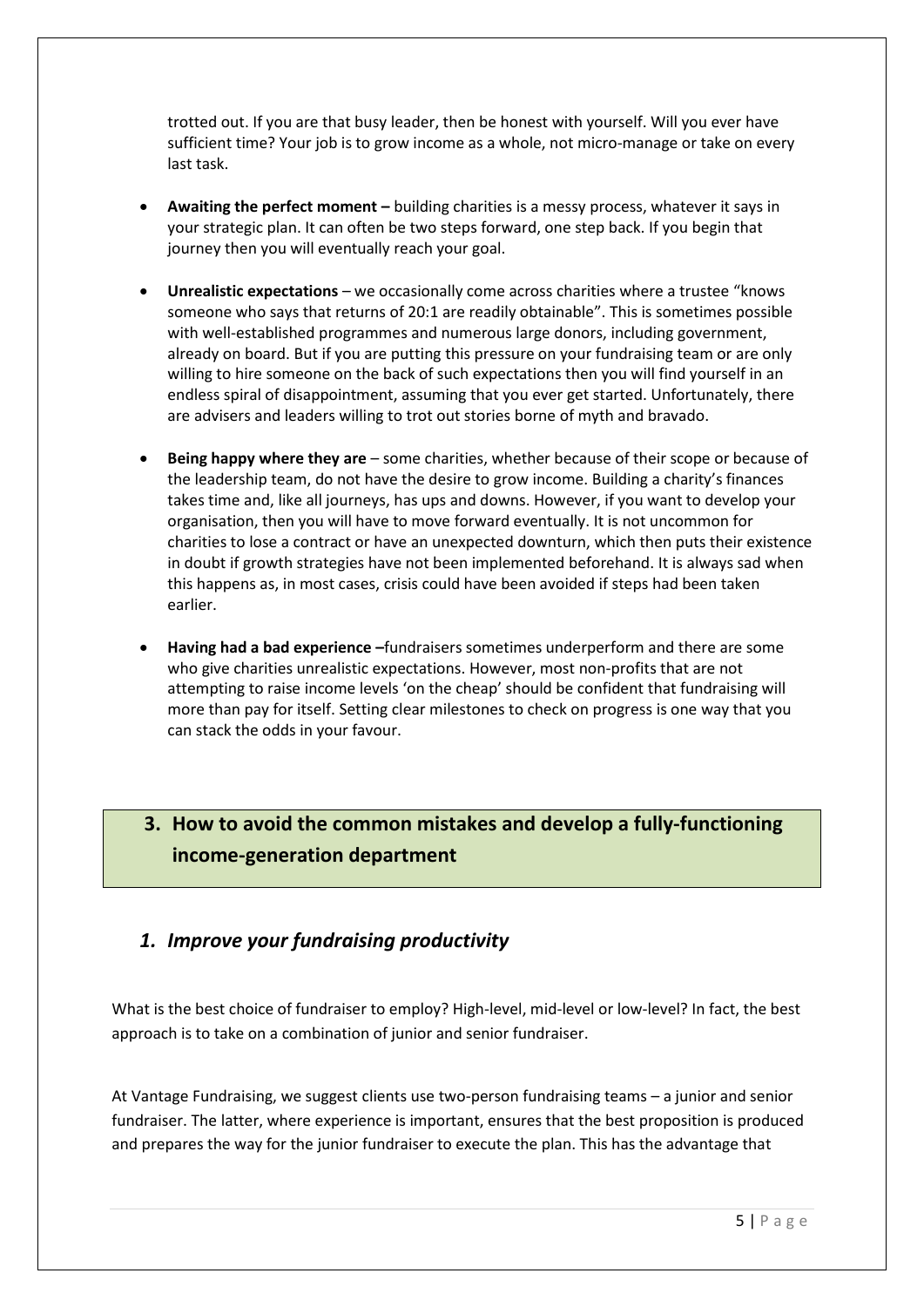clients only pay for experience and expertise when it is needed. (Appendix 1 shows how we normally split the role and keep the costs down to that of a single employee.)

The other advantage is that when a junior fundraiser moves on, the senior fundraiser can ensure that work output remains constant. On the rare occurrences that the latter leaves, the situation is reversed and progress continues without interruption.

In terms of productivity, the advantages of this approach are undeniable. Over a four-year period, 94% of the time will have been spent making funding requests compared with 75% by one paid staff member alone<sup>1</sup>. [Figure 5](#page-6-0) shows how the productivity differential widens over time.



<span id="page-6-0"></span>*Figure 5 One staff member having responsibility for an area becomes increasingly inefficient over time*

When adding issues associated with the proposition life cycle, the productivity gains from the twoperson team become compelling. The team is more attuned to the position of a proposition in its life cycle and is ready to update when needed. One-person functions, particularly with new staff, find this very difficult to do and most will never even consider it.

In summary, when the proposition life cycle is added, our two-person model is expected to be 64% more productive than a staff member over a four-year period.

 $1$  You could consider giving a staff member a one-year paid sabbatical if they stayed for four years as it is this amount you are giving away if you deploy staff in the traditional manner.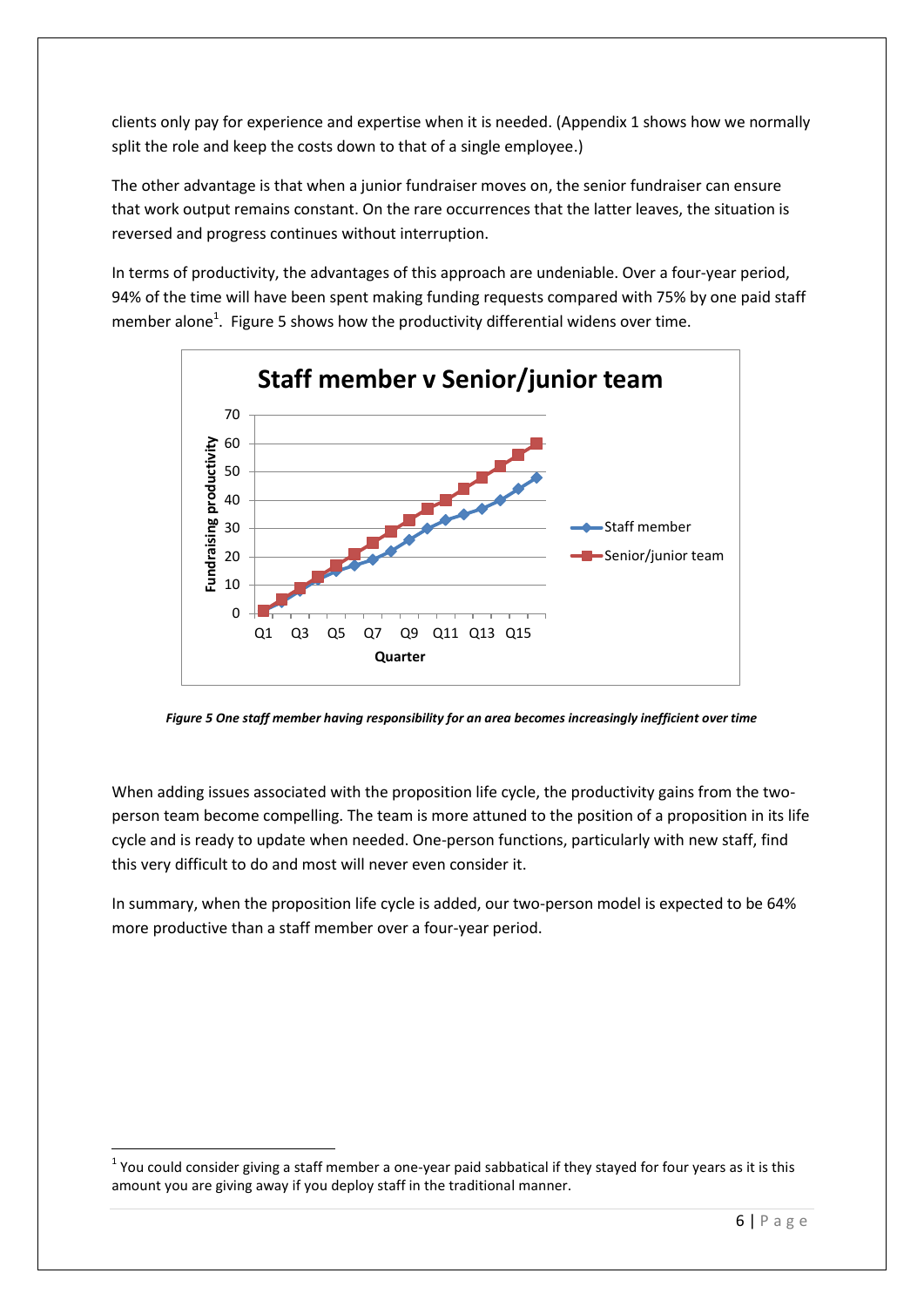

*Figure 6 The combination of staff turnover and proposition life cycle causes severe income issues in later years*

### *2. Diversify the source of your income*

As shown above, relying on too few fundraising disciplines leaves an organisation vulnerable to external factors beyond its control. Instead, organisations should be looking to develop income from the main fundraising disciplines as listed below<sup>2</sup>:

<span id="page-7-0"></span>

| <b>Trust Fundraising</b>  | <b>Corporate Fundraising</b>       | <b>Major Donor Fundraising</b>      |
|---------------------------|------------------------------------|-------------------------------------|
| <b>Events Fundraising</b> | <b>Local Community Fundraising</b> | Lottery Fundraising                 |
| Legacy Fundraising        | <b>Regular Giving Fundraising</b>  | <b>Direct Marketing Fundraising</b> |

*Figure 7 The fundraising functions every charity should be building*

## *3. Build up your fundraising division, one step at a time*

 $2$  For some charities, income from charity shops should be considered as part of the fundraising mix. We are not experts in this field so have chosen to ignore it in this booklet, particularly so as for many organisations it will not fit their brand image. Some of our clients do undertake this type of fundraising and we can put you in touch with specialists if this is an area of interest.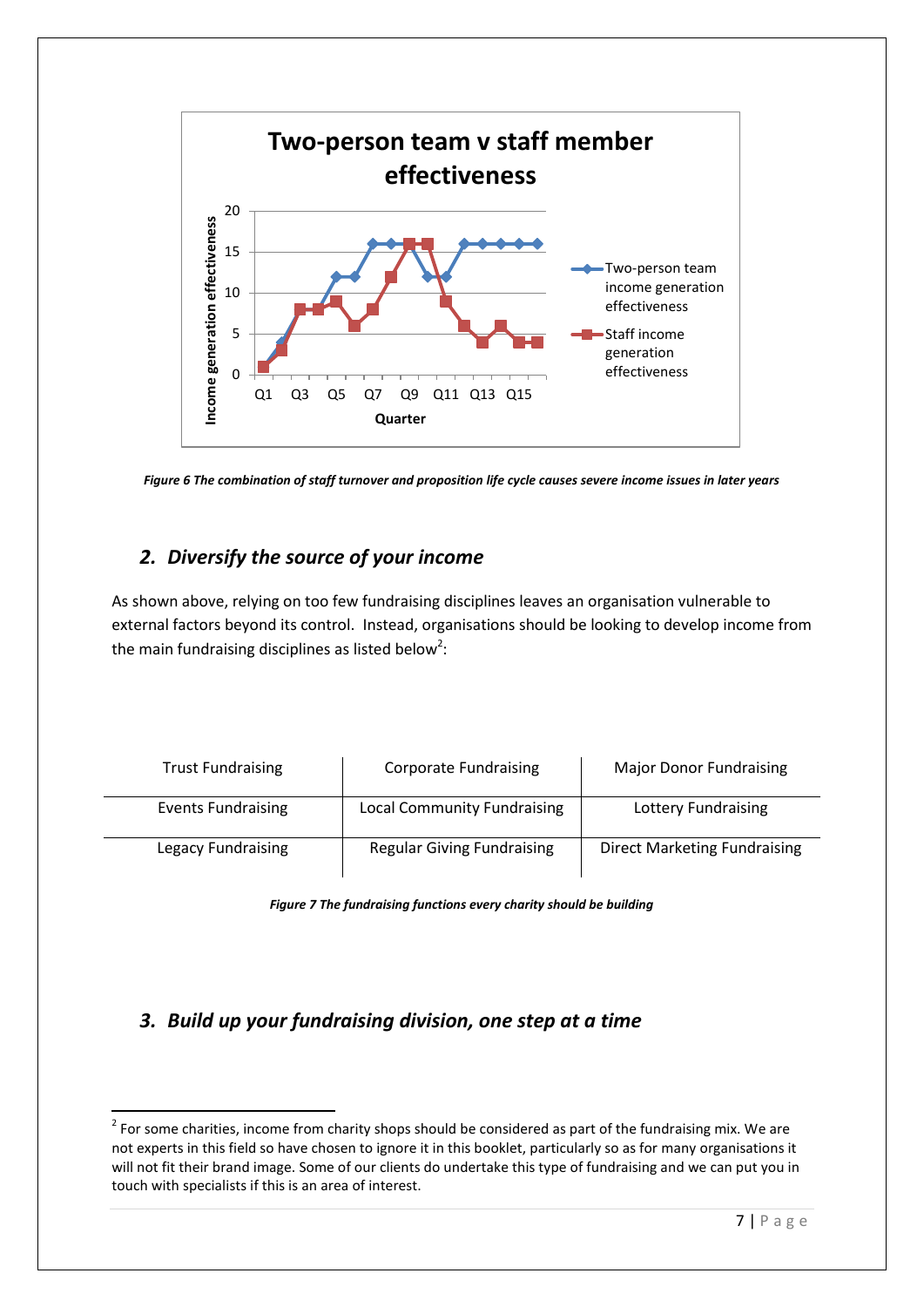All but the most obscure or specialist charities should be aiming to build a fundraising division with the disciplines listed i[n Figure 7](#page-7-0) if they do not already have one. The reasons for doing so are manifold:

- Far greater income levels are derived
- Economies of scale are built in
- External factors have less of an effect on fundraising
- Income levels become smoother and easier to forecast
- Fundraising becomes stable and sustainable

In the tables below, we show how a typical charity would go about developing its fundraising function. For instance[, Figure 9](#page-9-0) shows how a trust fundraiser is often the optimum first role to cover, followed by legacies and corporate in Year 2.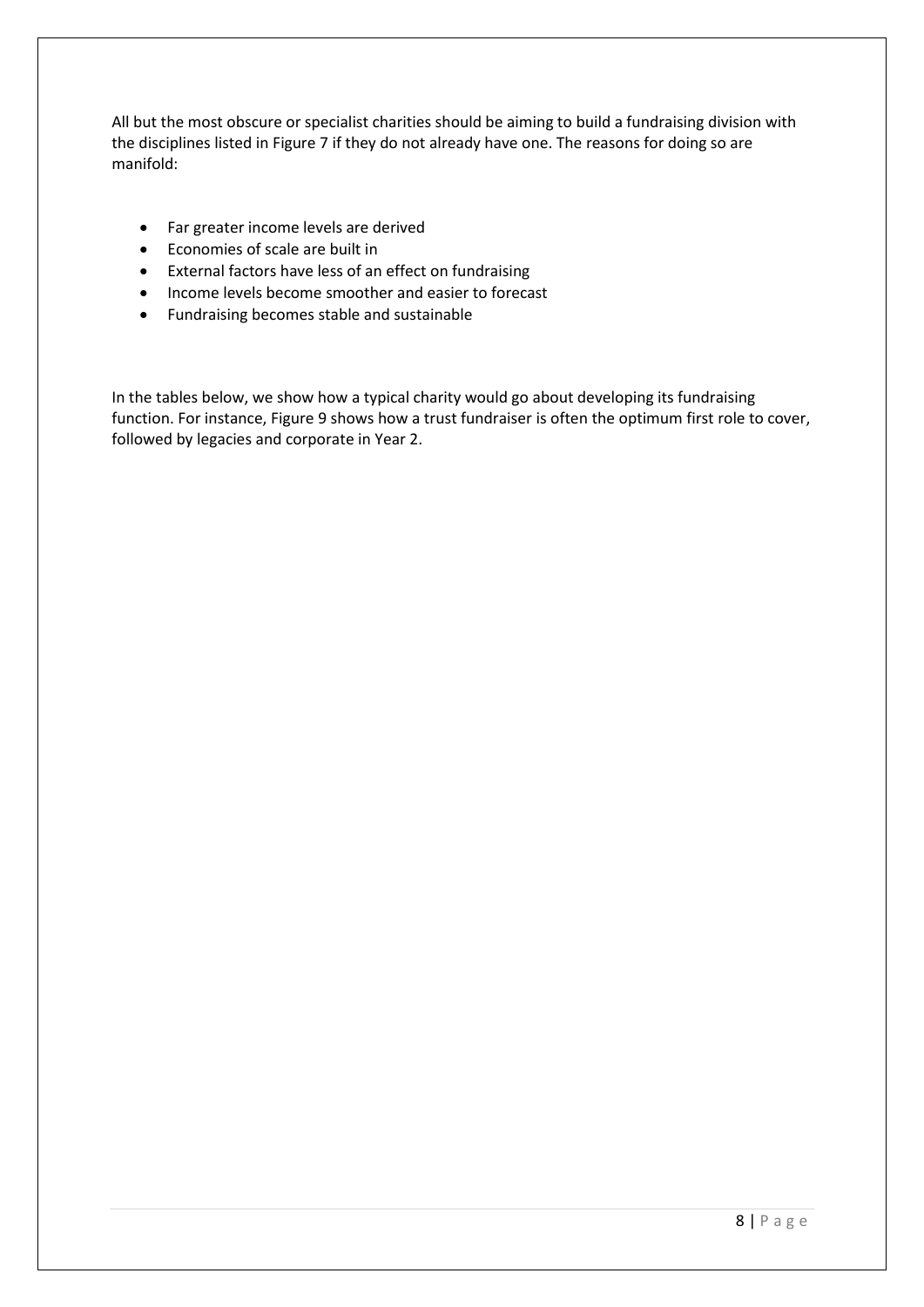|                           | Year 1                | Year 2                                                 | Year 3                                                 | Year 4                                                                                                            | Year 5                                                                                                                                                                               |
|---------------------------|-----------------------|--------------------------------------------------------|--------------------------------------------------------|-------------------------------------------------------------------------------------------------------------------|--------------------------------------------------------------------------------------------------------------------------------------------------------------------------------------|
| <b>Number of</b><br>staff | $\mathbf{1}$          | 2.5                                                    | 3.5                                                    | 6.5                                                                                                               | 9.5                                                                                                                                                                                  |
| <b>Staff roles</b>        | 1 Trust<br>fundraiser | 1 Trust, 1<br>Corporate &<br>0.5 Legacy<br>fundraisers | 2 Trust, 1<br>Corporate &<br>0.5 Legacy<br>fundraisers | 2 Trust, 1<br>Corporate, 1<br>Major Donor, 1<br>Events, 1<br><b>Regular Giving</b><br>& 0.5 Legacy<br>fundraisers | 2 Trust, 1<br>Corporate, 1<br>Major Donor, 1<br>Events, 1<br>Regular Giving,<br>1 Local<br>Community, 1<br>Lotteries, 1<br><b>Direct</b><br>Marketing & 0.5<br>Legacy<br>fundraisers |
| Cost                      | £36,000               | £90,000                                                | £126,000                                               | £234,000                                                                                                          | £342,000                                                                                                                                                                             |
| <b>Revenue</b>            | £36,000               | £126,000                                               | £207,000                                               | £643,000                                                                                                          | £1,082,500                                                                                                                                                                           |
| <b>Profit</b>             | £0                    | £36,000                                                | £81,000                                                | £409,000                                                                                                          | £740,500                                                                                                                                                                             |

*Figure 8 A standard approach for building an organisation's fundraising function*

It might be that the team expands further, particularly in areas where performance is particularly strong. However, for ease of illustration and because it is relevant for the majority of organisations, we show below how improvement continues from years 6 to 10 with no increase in staffing:

|               | Year 6     | Year 7     | Year 8     | Year 9     | Year 10    |
|---------------|------------|------------|------------|------------|------------|
| Cost          | £342,000   | £342,000   | £342,000   | £342,000   | £342,000   |
| Revenue       | £1,450,000 | £1,669,000 | £1,803,000 | £1,893,000 | £1,965,000 |
| <b>Profit</b> | £1,108,000 | £1,327,000 | £1,461,000 | £1,551,000 | £1,623,000 |

<span id="page-9-0"></span>*Figure 9 Income generation becomes increasingly effective as the fundraising team is built*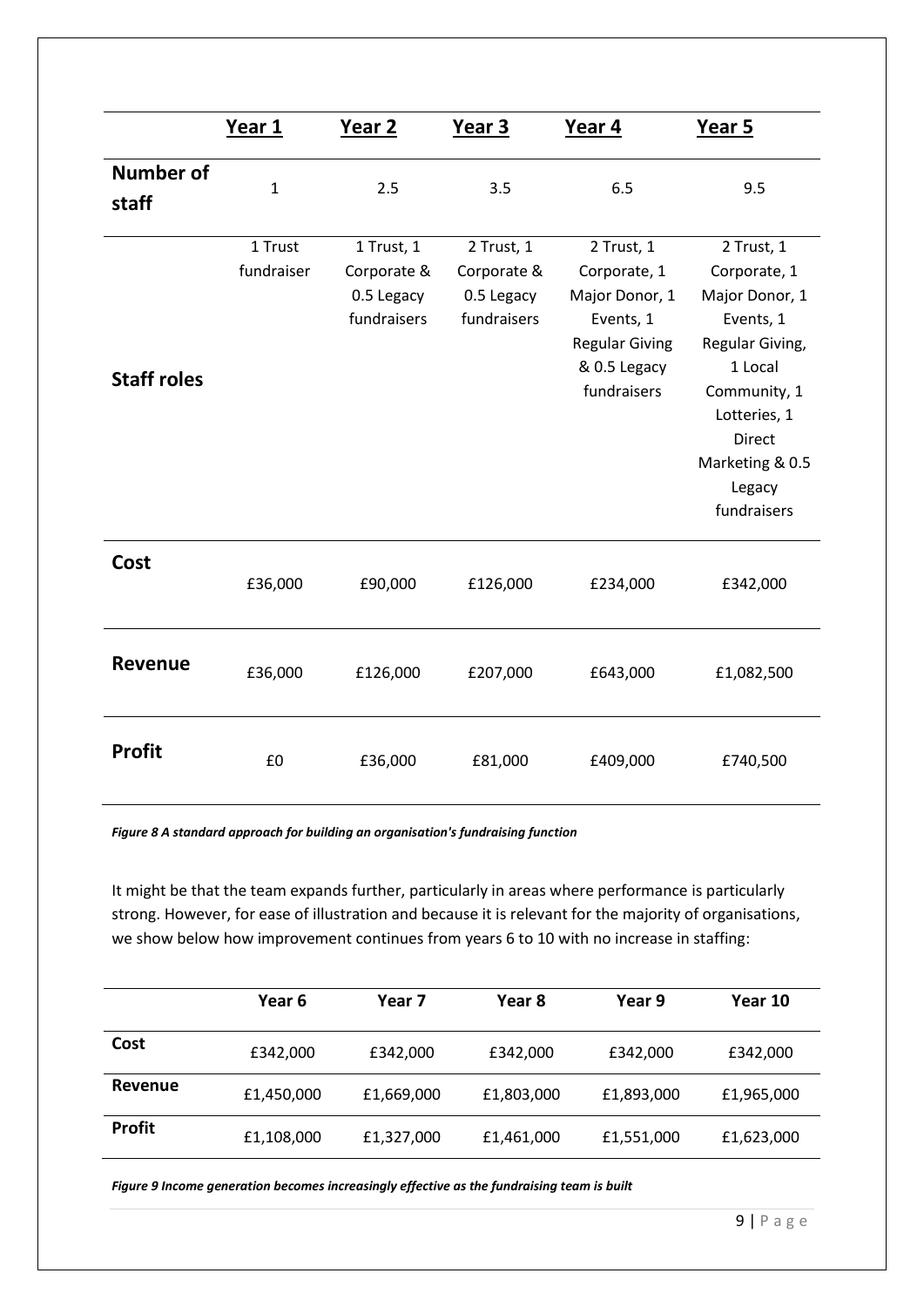Over ten years, a typical charity will see a step-change in fundraising income. This is much greater than most organisations' initial expectations which are usually focussed on junior or mid-level fundraisers bringing in small multiples of their salary costs.

|               | <b>Aggregate of first 10 years</b> |
|---------------|------------------------------------|
| Cost          | £2,538,000                         |
| Revenue       | £10,874,500                        |
| <b>Profit</b> | £8,336,500                         |

*Figure 10 Income generation significantly surpasses initial expectations over a 10-year period*

While the above tables show how a typical fundraising team is built up, an assessment of the relevant strengths of your organisation may suggest an alternative approach. The table below shows such a review conducted by us on one particular charity. This helped us determine the optimum path for team development, other factors also being taken into consideration.

| <b>Income Potential</b> |                     |                       |  |
|-------------------------|---------------------|-----------------------|--|
| Low                     | <b>Medium</b>       | High                  |  |
| Local Community         | <b>Trusts</b>       | Legacies              |  |
| <b>Direct Marketing</b> | Corporate           | <b>Regular Giving</b> |  |
|                         | <b>Major Donors</b> |                       |  |
|                         | Events              |                       |  |
|                         | Lotteries           |                       |  |

*Figure 11 Several factors determine the exact path a charity should take in building its fundraising function, income potential being the most important*

#### *4. If you are genuinely short of funds, then start with your proposition.*

Many charities have sufficient funds to start fundraising but, like the child who refuses to step out beyond the front door on their first of day of school, they keep finding excuses not to venture forth. However, there are also charities, normally relatively new in existence or leadership, that do have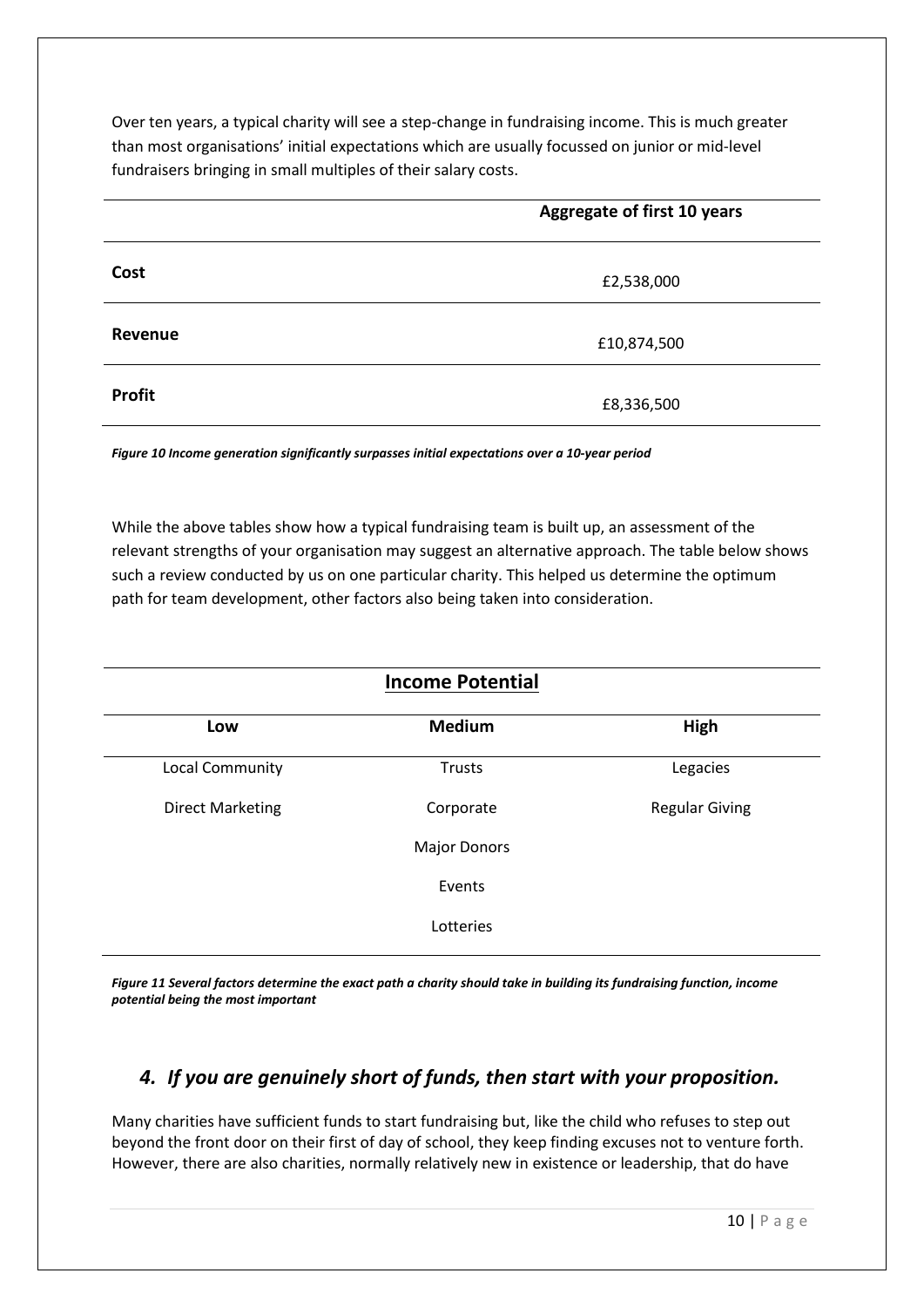sufficient ambition to grow but lack sufficient funds to fully commit. If you are one of these charities, then concentrate on your proposal first.

Your proposal is like your dress and appearance – get it wrong and however competent and skilled you are at everything else, you will find that nobody will support. So ensure that you have a document that can be put to funders and which will enable you to attract funding.

Your proposition should cover two to four pages, summarise the problem and your solution, give evidence of your impact and list the key people in your organisation (to give assurance to funders that any funding they give will be manged well).

You should also cover donor motivations of which there are four main ones:

- **Affinity** people or organisations giving under this motivation believe in what you are doing. Most charities can express themselves effectively to such donors; the mistake is in thinking that all funders fit this category.
- **Philanthropic** people or organisations giving under this motivation want to improve or give something back to society. Your cause might be one area of many in which they will support. You therefore need to talk to the wider good, explaining why your charity deserves funding more than every other.
- **Mutual Benefit** Such funders want something back in return for their funding. Company giving often falls into this category – the more you offer, such as publicity and networking opportunities, the more they will give you.
- **Social** Such funders want their support to reflect well on them. Being recognised in your newsletter or sending out a press release with news of their giving would all be appreciated. Be careful! Those giving under the Social motivation will rarely admit to it and yet it is surprisingly common.

#### *5. Put someone in charge of income generation and keep improving!*

Like a tailored fitness plan, improvement only comes when you put in the effort and build on your current performance levels. That means starting now.

To move things forward in your charity, make someone responsible for income generation. There is always something that can be done in the immediate term, however time-poor or resourceconstrained your charity may be. Review performance every month and refine your efforts as you develop. Just like the person who sticks with their training plan, you will be so much happier one year later than if you stayed as before.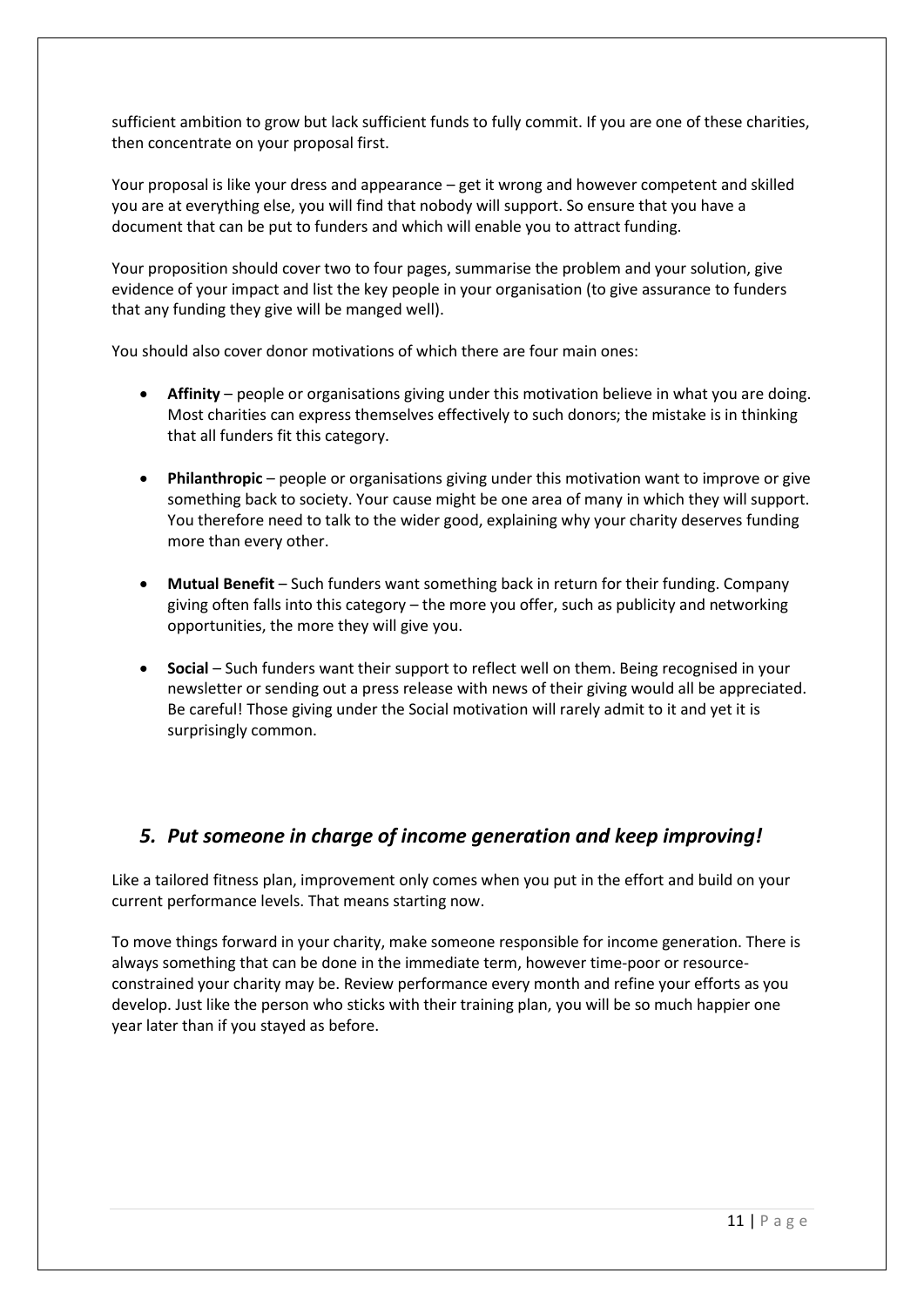#### **4. Risks**

Investing in fundraising always involves a degree of risk. We have never found a way round this, much as we would like to. Below, we will explain the risks themselves and give suggestions for mitigating them.

#### *1. Who takes on the risk of building up income?*

The issue lies in the fact that an investment in time and resource is needed before income is generated. Naturally, if a charity goes it alone then it takes on all the risk. If outside help is taken on then there are three ways that the initial costs and risks can be spread:

- 1. The charity takes on all the risk (in-house solution; consultancy model)
- 2. An external fundraiser or consultancy takes on all the risk (commission-based model)
- 3. Both sides share the risk (charity-consultancy partnership)

We prefer the last option because it encourages each side to succeed over the long-term. The first two options, as well as having their own particular issues, leave one side or the other with less incentive to perform; option 3 removes this power imbalance.

#### *2. Risk is inevitable but can be minimised*

The initial years are the most risky. As time goes on and fundraising develops, fluctuations in income smooth out and the chances of losing money become almost non-existent.



*Figure 12 Fundraising risk reduces as the fundraising function is built over time*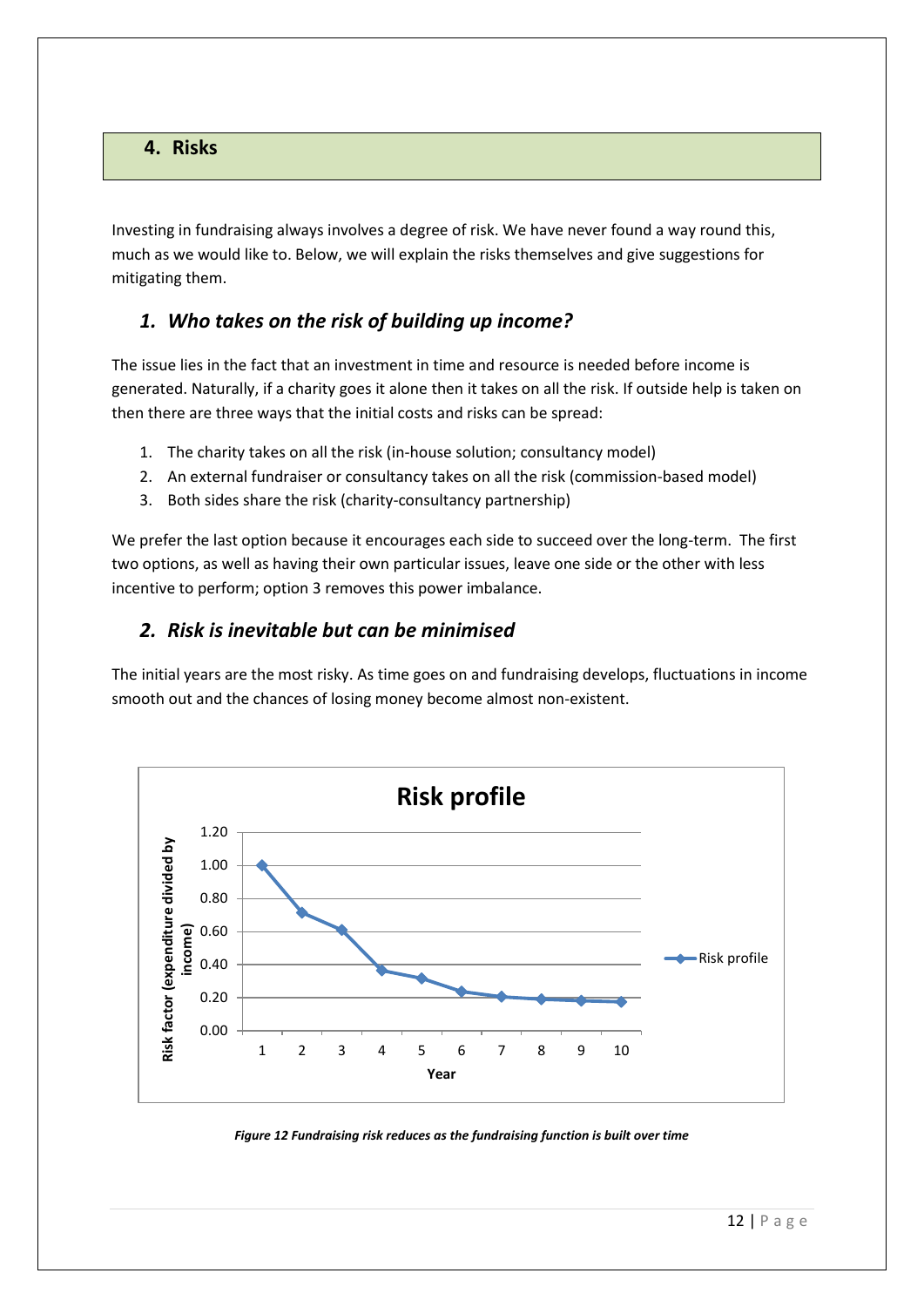To increase the chances of coming through the early years, we would recommend that organisations use income from the first three years to build up the fundraising function and a small reserve. One reason for this is that, just as with a share portfolio, if income is taken from the first year then there is not much of it – better to let it compound.

Income and benefits will likely increase significantly in Year 4. It is at this point that you should be freer with your spending.



*Figure 13 By aiming to keep a reserve of two-times your fundraising costs, you can be sure that your income generation team is there for the long-term. Adopting such a model typically means expenditure on the charity's core work begins to take off in Year 4.*

Another risk factor to consider is your charity's overall attractiveness to funders. In our experience, most charities underestimate their income potential, considering themselves in the low-level category of charity attractiveness when in fact they are in the medium one<sup>3</sup>.

[Figure 14](#page-14-0) gives examples of charities with low, medium and high attractiveness to funders and the likely impact this will have on performance. Most experienced fundraisers will be able to tell you very quickly into which category you fall.

Any charity in the medium or high-attractiveness categories should build a fundraising function. Those in the low category should give careful consideration to their approach – the margin for error becomes much smaller and the decision is unlikely to be clear-cut.

 $3$  Funnily enough, many household charities consider themselves at a significant disadvantage to similar-sized charities – it seems a common pattern to underestimate one's attractiveness to funders.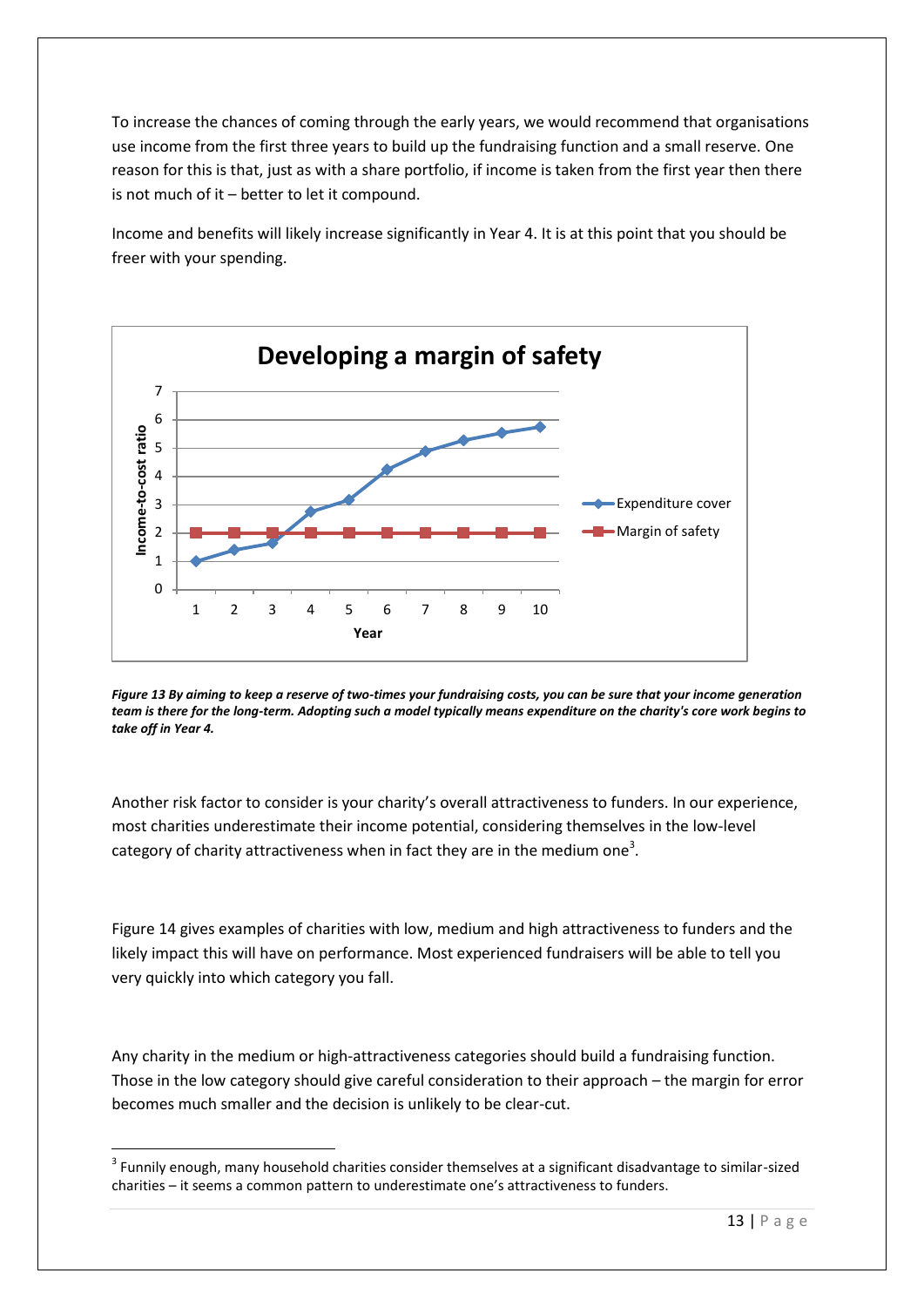# **Impact on income by charity profile**

| <b>Attractiveness of</b><br>cause to funders | Low                      | Medium         | High                |
|----------------------------------------------|--------------------------|----------------|---------------------|
| <b>Example charity</b>                       | Orphanages in<br>Romania | Health charity | Leader in its field |
| <b>Typical impact on</b><br>figures given    | 50% reduction            | <b>None</b>    | 100% improvement    |
| 10-year profit                               | £4,168,250               | £8,336,500     | £16,673,000         |

<span id="page-14-0"></span>*Figure 14 A charity's attractiveness to funders will affect its fundraising effectiveness and its risk profile*

Whatever profile your charity has, you can minimise the risk of building a fundraising function by modifying the addition of new fundraising roles as circumstances change. This requires close analysis and is another reason why those charities that start with junior to mid-level fundraisers often run into difficulties. Having a strategic plan at the beginning and checking performance against prediction will help you build your income levels with assurance.

## *3. Prepare for the worst-case scenario – everything will feel better afterwards!*

While the most likely scenarios have been depicted, it is perhaps worth considering the worst-case scenario as well. This would be 18 months of fundraising in which no funding was raised at all. While it is unlikely that fundraising would continue this long in such circumstances, such a situation would have typically cost your organisation £54,000.

Being more realistic, even a charity that underperformed benchmark ratios by 50% should see income of several hundred thousand pounds within a few years. [Figure 15](#page-15-0) gives details.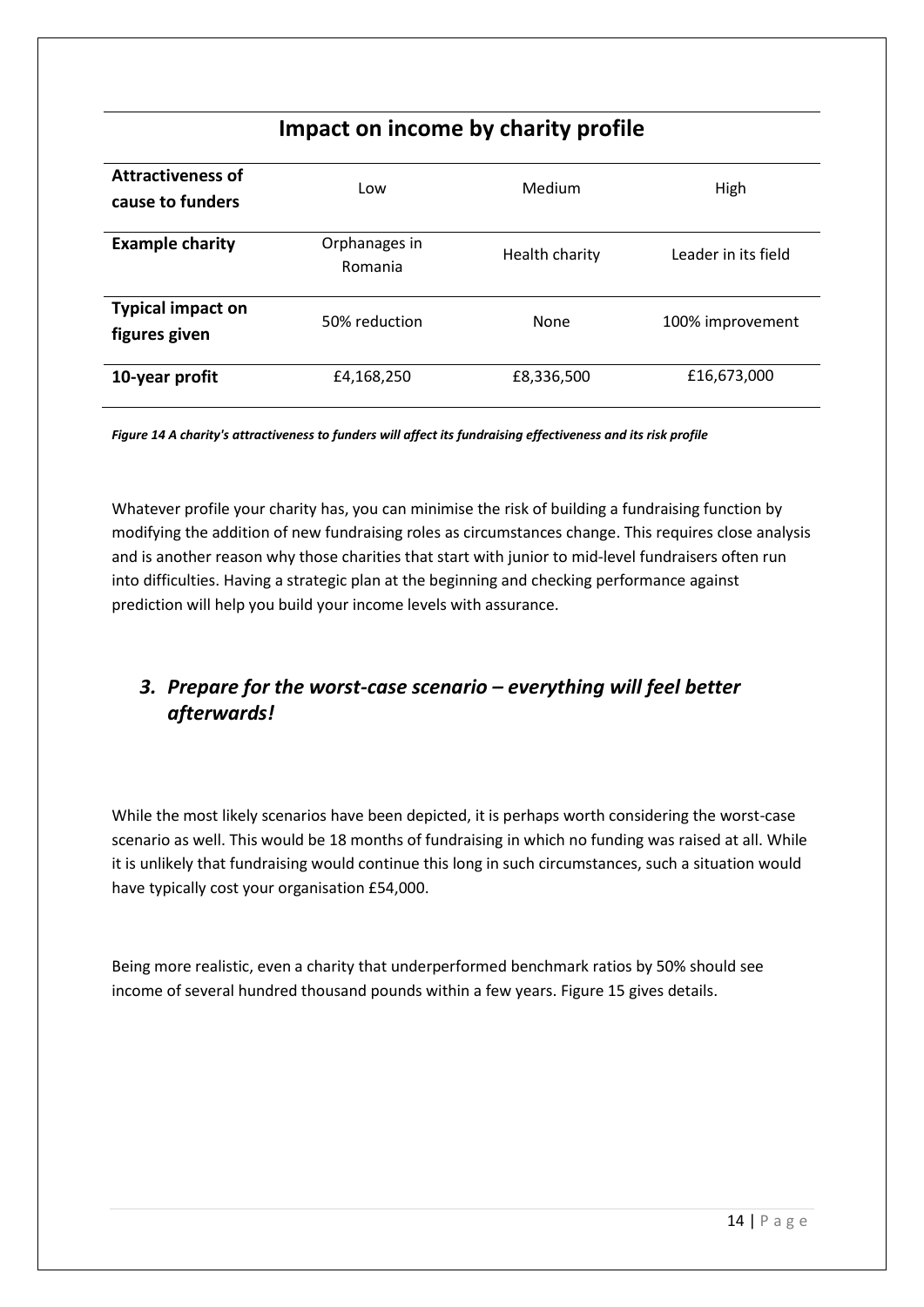

<span id="page-15-0"></span>*Figure 15 Building a fundraising function provides you with an excellent chance to gain a significant annual income stream even with relatively low performance levels.*

#### **5. Key points to take away**

- Plan for the long-term
- Aim to build a fundraising team rather than 'dip your toe in the water'
- Diversify your income
- Ensure that at least two people are covering every function
- Build a reserve to cover inevitable downturns
- Refresh your Case for Support regularly
- Have at least one high-level fundraiser at your disposal
- Be careful of the effects of staff turnover
- Monitor and benchmark performance
- Get going and build!

- > [Nick.ryan@sfnetwork.co.uk](mailto:Nick.ryan@sfnetwork.co.uk)
- $\triangleright$  T-07905 896473
- [www.vantagefundraising.co.uk](http://www.vantagefundraising.co.uk/)

©Nick Ryan 2019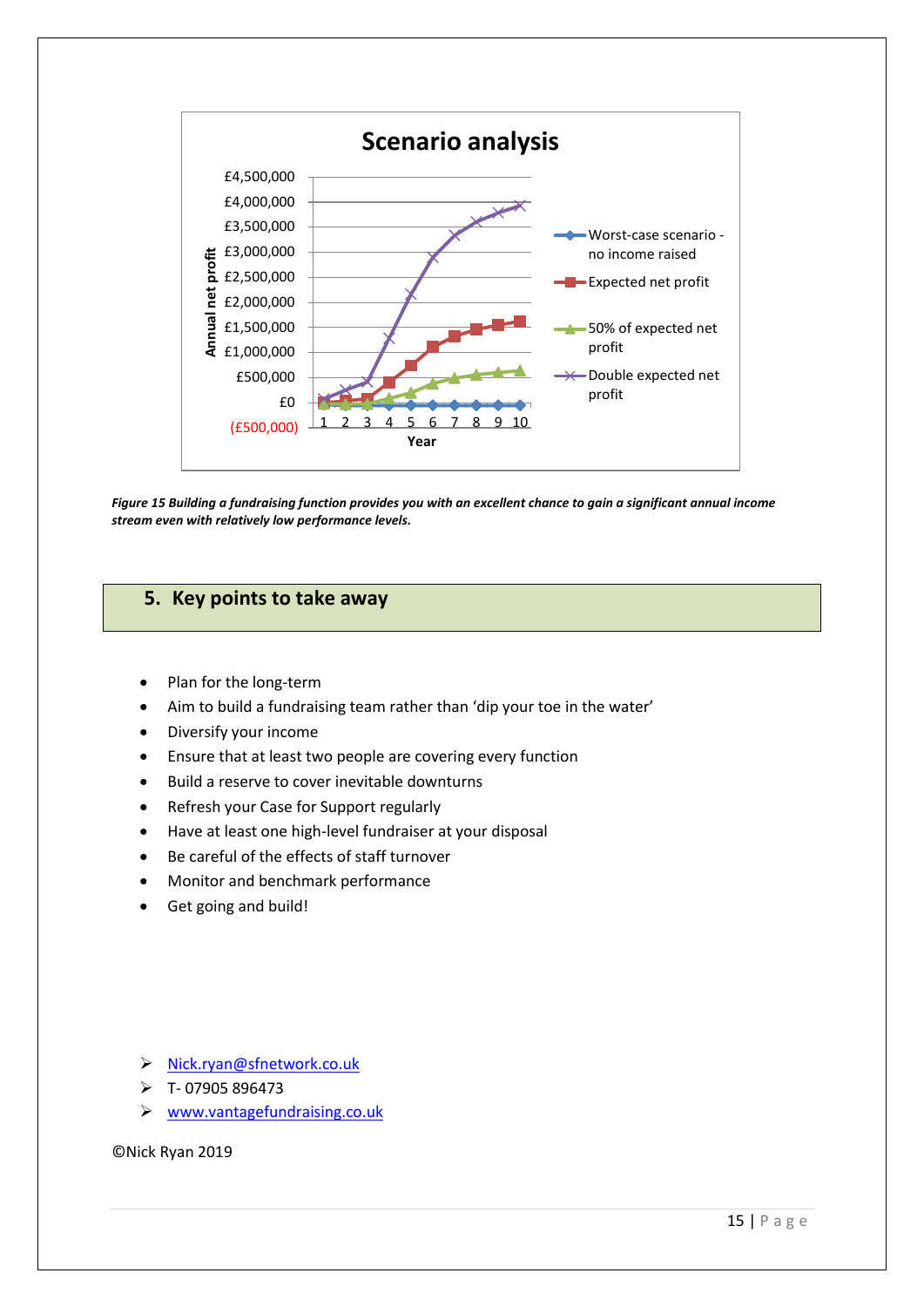## **Appendix 1 – Deploying a two-person team**

For typical charities, the following split in tasks between junior and senior staff member will work best.

|                                                      | Junior fundraiser | <b>Senior fundraiser</b> |
|------------------------------------------------------|-------------------|--------------------------|
| <b>Fundraising strategy overview</b>                 |                   | ✓                        |
| <b>Initial proposals</b>                             | ✓                 |                          |
| <b>Proposal sign-offs (quality</b><br>assurance)     |                   |                          |
| Prospect research                                    | ✓                 |                          |
| <b>Applications to small &amp;</b><br>medium funders |                   |                          |
| <b>Applications to large funders</b>                 |                   | ✓                        |
| <b>Pitches &amp; meetings</b>                        |                   | ✓                        |
| Day-to-day liaison with you                          | ✓                 |                          |
| Monthly liaison with you                             |                   | ✓                        |

*Figure 16 Staff should specialise based on their experience and cost*

At Vantage Fundraising, we provide the senior person. This enables a more junior fundraiser to be employed on a day-to-day basis while keeping costs to the level of a mid-level fundraiser i.e. the client need not compromise at all and gains the best of the both worlds.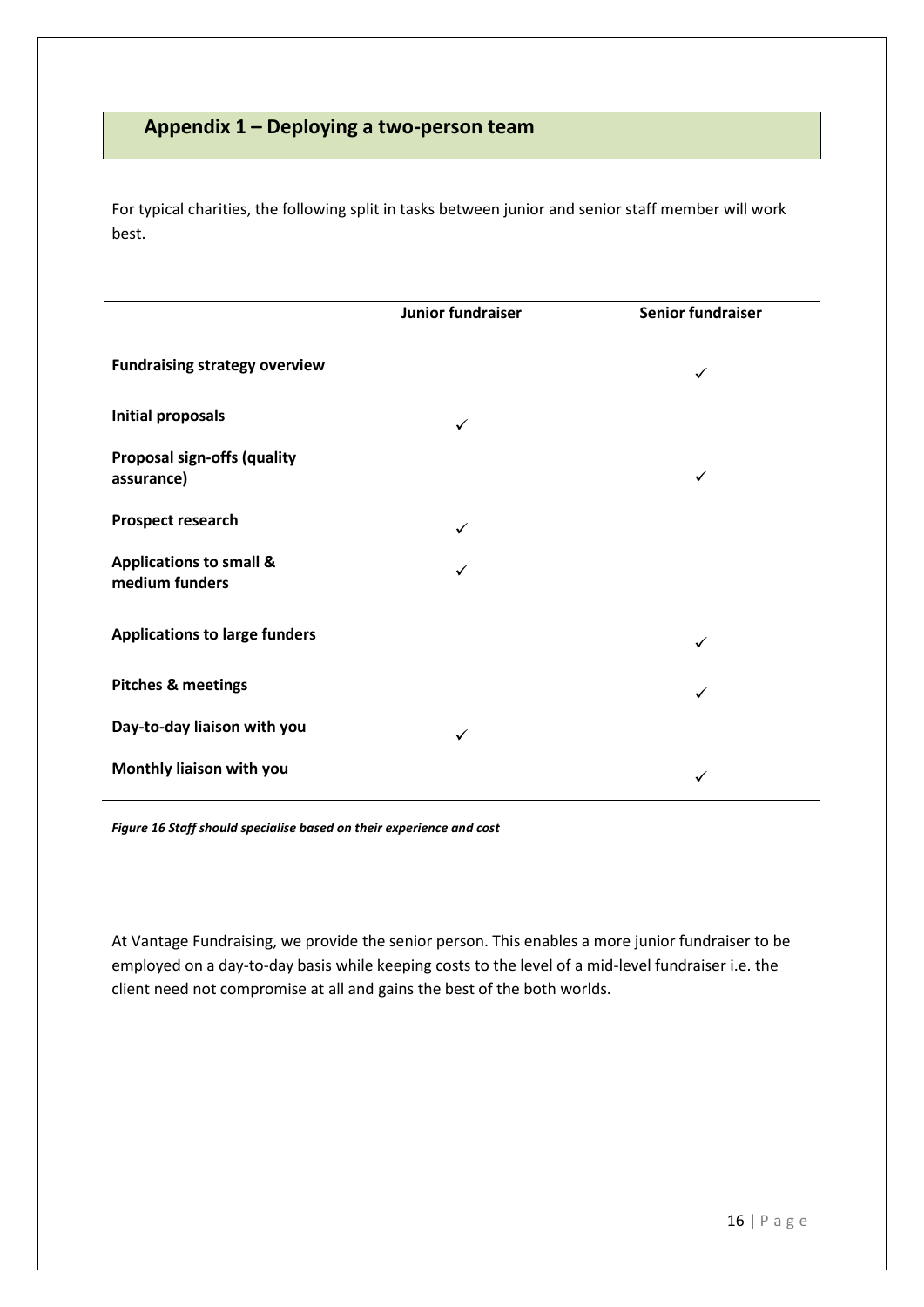## **Appendix 2 – Income and expenditure by fundraising discipline**

On average five years are needed to build up a fundraising function to standard fundraising ratios<sup>4</sup>. The exception is legacy fundraising where full effectiveness isn't seen until the second decade of activity (although legacy fundraising still brings the best return on investment of any discipline in its first decade).

The tables show the returns on an initial £36,000 investment in ten fundraising disciplines. As noted in the main text, charities will have greater potential in certain areas and be weaker in others. These should therefore be treated as a guide before a more detailed analysis can be undertaken.

|               | Year 1  | Year 2   | Year 3   | Year 4   | Year 5   |
|---------------|---------|----------|----------|----------|----------|
| Expenditure   | £36,000 | £36,000  | £36,000  | £36,000  | £36,000  |
| Income        | £36,000 | £108,000 | £216,000 | £324,000 | £324,000 |
| Annual profit | £0      | £72,000  | £180,000 | £288,000 | £288,000 |
| Net position  | £0      | £72,000  | £252,000 | £540,000 | £828,000 |
|               | Year 1  | Year 2   | Year 3   | Year 4   | Year 5   |

#### **Trusts fundraising**

#### **Corporate fundraising**

|               | Year 1     | Year 2  | Year 3   | Year 4   | Year 5   |
|---------------|------------|---------|----------|----------|----------|
| Expenditure   | £36,000    | £36,000 | £36,000  | £36,000  | £36,000  |
| Income        | £18,000    | £54.000 | £108,000 | £144,000 | £144,000 |
| Annual profit | $-E18,000$ | £18,000 | £72.000  | £108.000 | £108,000 |
| Net position  | $-E18,000$ | £0      | £72.000  | £180,000 | £288,000 |

#### **Major Donor fundraising**

|               | Year 1     | Year 2  | Year 3   | Year 4   | Year 5   |
|---------------|------------|---------|----------|----------|----------|
| Expenditure   | £36,000    | £36,000 | £36,000  | £36,000  | £36,000  |
| Income        | £18,000    | £54.000 | £108,000 | £108,000 | £108,000 |
| Annual profit | $-E18,000$ | £18,000 | £72,000  | £72.000  | £72,000  |
| Net position  | $-E18,000$ | £0      | £72,000  | £144,000 | £216,000 |

<sup>&</sup>lt;sup>4</sup> The Institute of Fundraising ran a benchmark for fundraising ratios over many years. These figures form the basis of our analysis.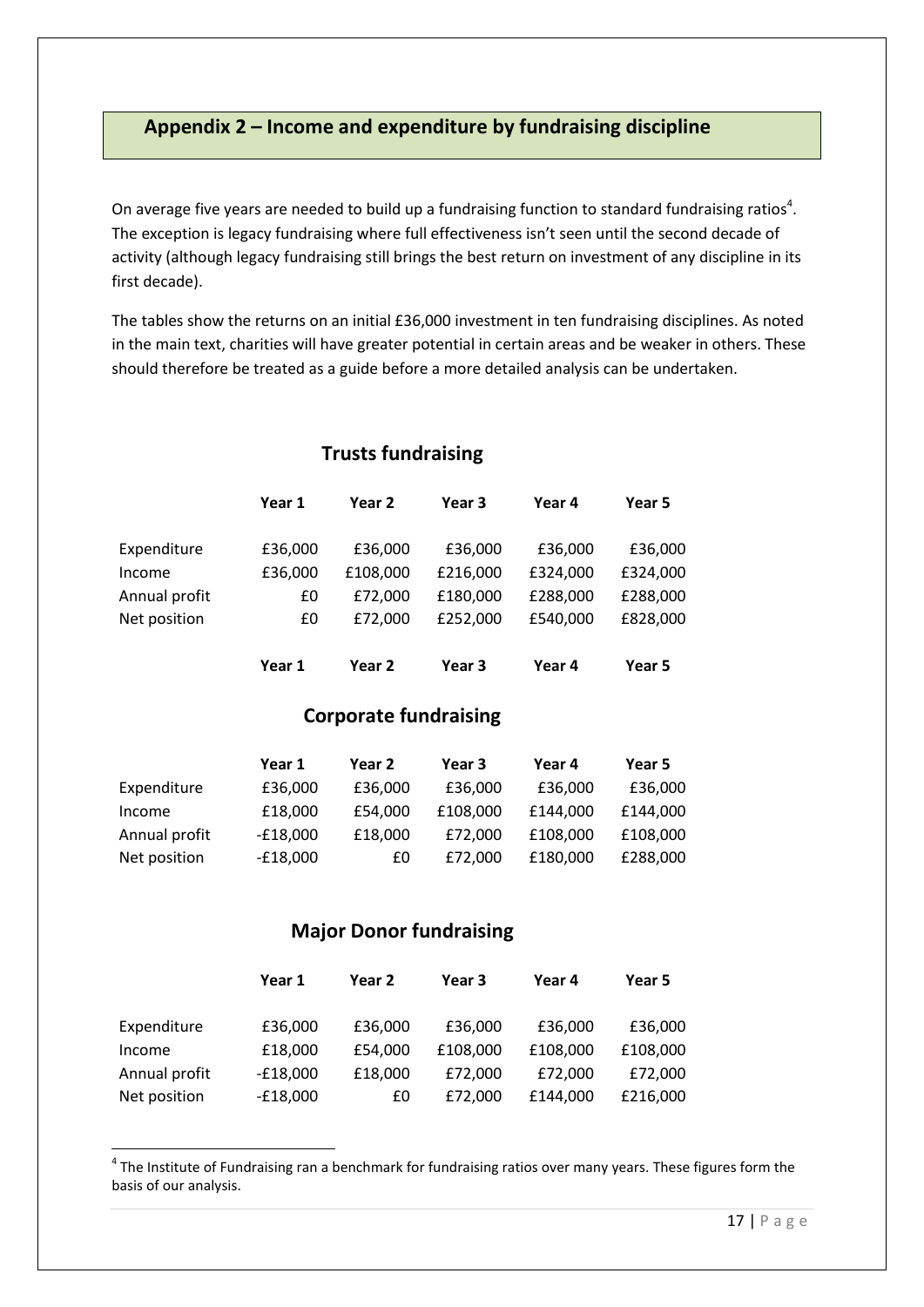# **Gaming, Lotteries and Competitions fundraising**

|               | Year 1  | Year 2  | Year 3  | Year 4  | Year 5   |
|---------------|---------|---------|---------|---------|----------|
|               |         |         |         |         |          |
| Expenditure   | £36,000 | £36,000 | £36,000 | £36,000 | £36,000  |
| Income        | £36,000 | £54,000 | £68,400 | £68,400 | £68,400  |
| Annual profit | £0      | £18,000 | £32,400 | £32,400 | £32,400  |
| Net position  | £0      | £18,000 | £50,400 | £82,800 | £115,200 |
|               |         |         |         |         |          |

# **Events fundraising**

|               | Year 1     | Year 2  | Year 3   | Year 4   | Year 5   |
|---------------|------------|---------|----------|----------|----------|
|               |            |         |          |          |          |
| Expenditure   | £54,000    | £54,000 | £54,000  | £54,000  | £54,000  |
| Income        | £27,000    | £81,000 | £108,000 | £129,600 | £129,600 |
| Annual profit | $-E27,000$ | £27,000 | £54,000  | £75,600  | £75,600  |
| Net position  | $-E27,000$ | £0      | £54,000  | £129,600 | £205,200 |

# **Direct Marketing fundraising**

|               | Year 1     | Year 2     | Year 3     | Year 4  | Year 5  |
|---------------|------------|------------|------------|---------|---------|
|               |            |            |            |         |         |
| Expenditure   | £54,000    | £54,000    | £54,000    | £54,000 | £54,000 |
| Income        | £13,500    | £54,000    | £81,000    | £81,000 | £81,000 |
| Annual profit | $-£40,500$ | £0         | £27.000    | £27,000 | £27,000 |
| Net position  | $-£40,500$ | $-£40,500$ | $-E13,500$ | £13,500 | £40,500 |

# **Regular Giving fundraising**

|               | Year 1     | Year 2  | Year 3   | Year 4   | Year 5   |
|---------------|------------|---------|----------|----------|----------|
|               |            |         |          |          |          |
| Expenditure   | £44,000    | £44,000 | £44,000  | £44,000  | £44,000  |
| Income        | £22,000    | £88,000 | £154,000 | £220,000 | £264,000 |
| Annual profit | $-E22,000$ | £44,000 | £110,000 | £176,000 | £220,000 |
| Net position  | $-E22,000$ | £22,000 | £132,000 | £308,000 | £528,000 |